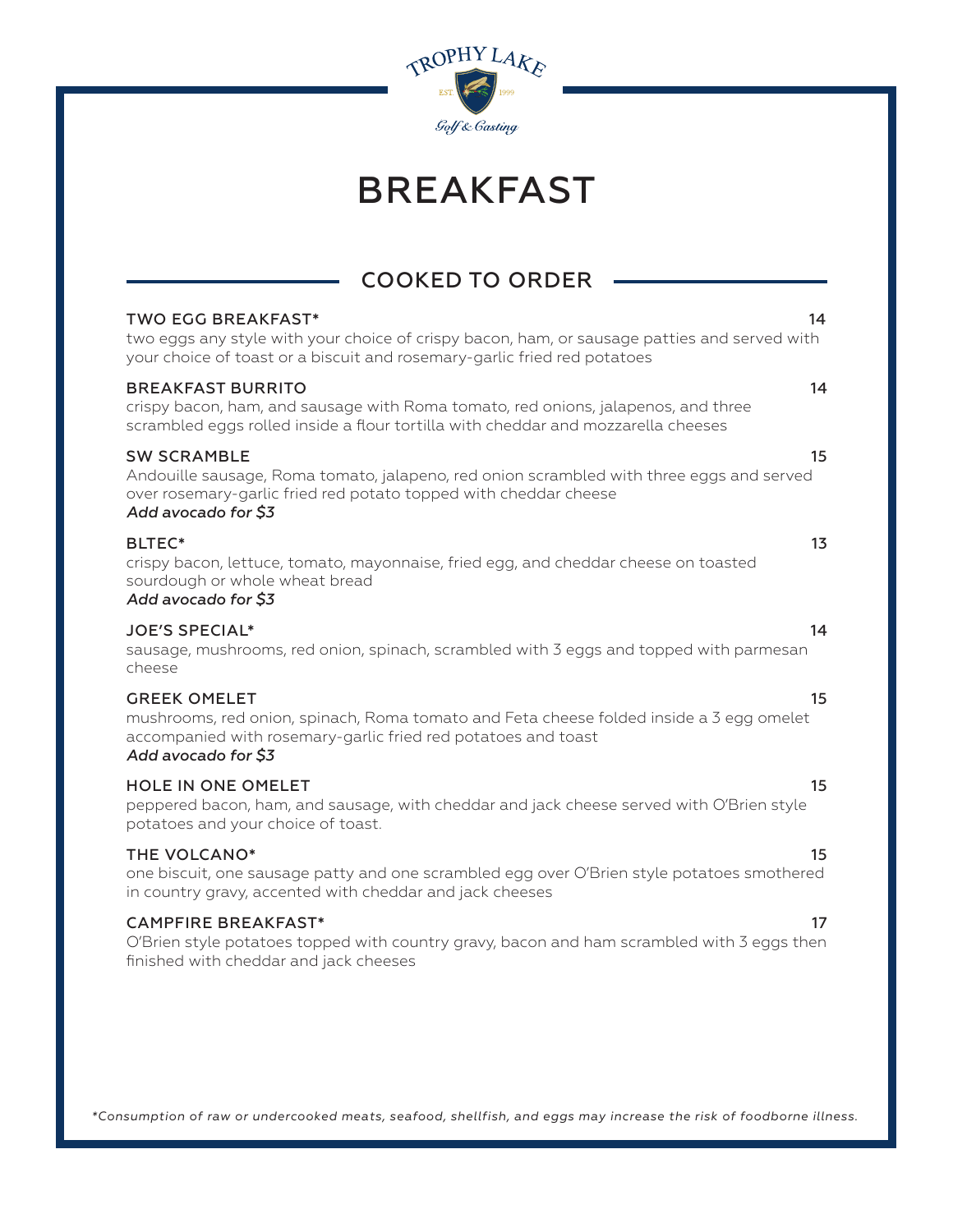

## LUNCH

| SIGNATURE SANDWICHES & WRAPS                                                                                                                                   |    |
|----------------------------------------------------------------------------------------------------------------------------------------------------------------|----|
| All sandwiches come with a side of your choice; fries or side salad.<br>Add avocado to any sandwich for \$3.                                                   |    |
| <b>CLUBHOUSE</b><br>crispy bacon, turkey, ham, lettuce and tomato with mayonnaise on toasted<br>sourdough or whole wheat bread                                 | 15 |
| <b>REUBEN</b><br>sliced pastrami, sauerkraut, melted swiss cheese, and Thousand Island dressing<br>on grilled marbled rye bread                                | 16 |
| <b>BEEF BRISKET DIP</b><br>tender house-cooked brisket, grilled onions, and pepper jack cheese served<br>on ciabatta bread with au-jus on the side for dipping | 17 |
| <b>BBQ'D PULLED PORK CIABATTA</b><br>slow cooked pork butt, ham, pepper jack cheese, pickles, and stone-ground<br>mustard layered on a grilled ciabatta bun    | 15 |
| <b>LOBSTER PO' BOY</b><br>lobster meat sautéed in butter and chives served on a grilled hoagie bun                                                             | 16 |

| SALADS |  |
|--------|--|
|--------|--|

| <b>GREEK CHICKEN SALAD</b><br>marinated flame-broiled breast of chicken, olives, feta cheese, tomato, and<br>red onions served over crisp romaine lettuce and drizzled with a buttermilk<br>ranch dill dressing | 16 |
|-----------------------------------------------------------------------------------------------------------------------------------------------------------------------------------------------------------------|----|
| <b>LOBSTER COBB SALAD</b><br>lobster meat, avocado, bacon, tomato, chives, and egg served over romaine lettuce<br>with your choice of dressing                                                                  | 18 |

*\*Consumption of raw or undercooked meats, seafood, shellfish, and eggs may increase the risk of foodborne illness.*